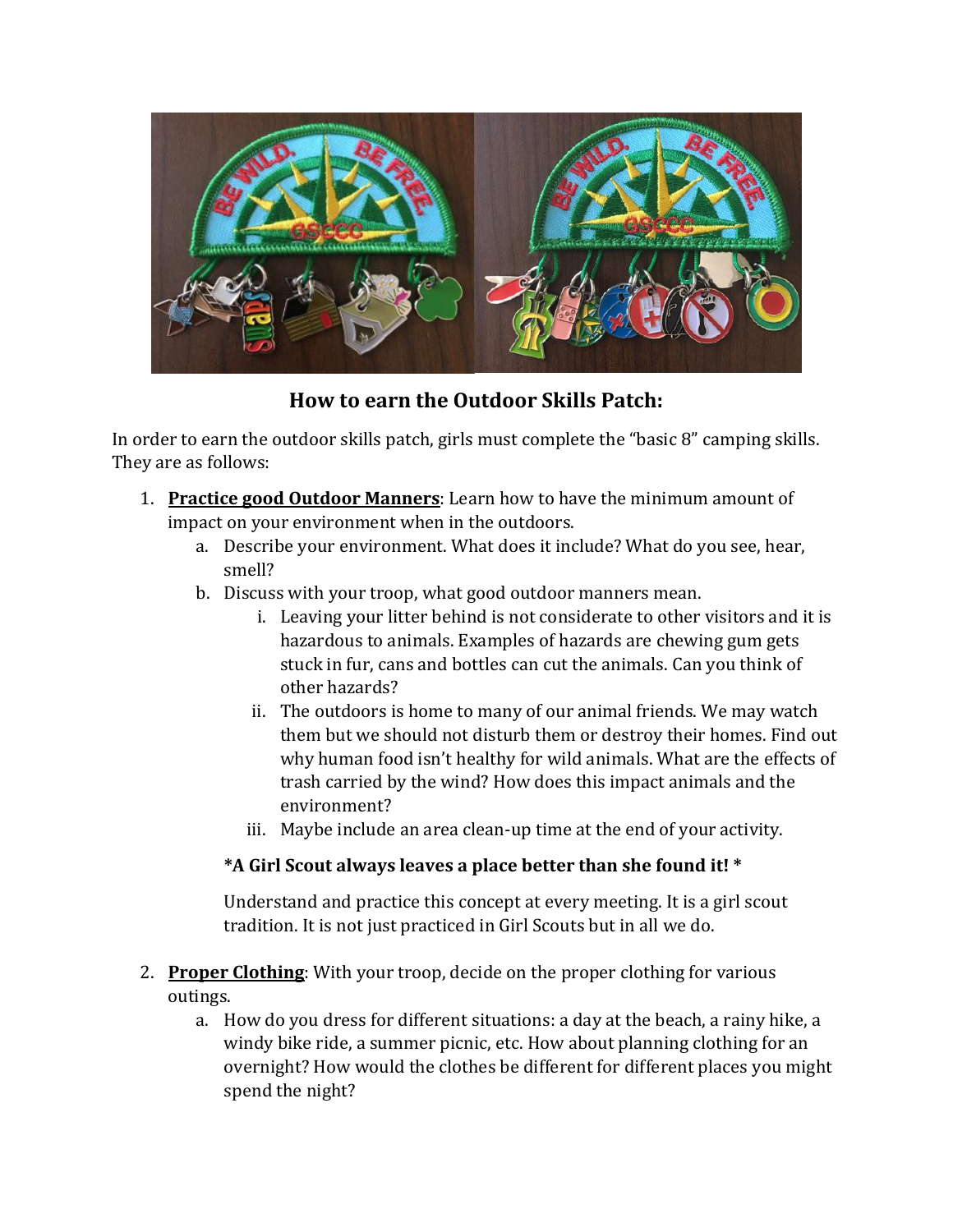- b. Discuss sunscreen, proper shoes, sleeve length and hats. Why are these items important? Be sure you know the appropriate attire for different activitiesclosed toe shoes, longer shorts or pants, etc. and the reasons we wear these. Understanding the safety reasons will help you remember the rules.
- 3. **Knots**: Have a basic understanding of knots and their uses. Why are they important?
	- a. An [overhand knot](https://www.animatedknots.com/overhand/index.php) is a stop knot. Find out how it is used. Have you ever used one? (Hint: if you've tied your shoes, you have!)
	- b. A [square knot](https://www.animatedknots.com/reef/index.php) is used to join 2 ropes of the same thickness. Practice tying and releasing the knot until you can do it fairly fast
	- c. Learn how to [hank](https://www.animatedknots.com/coiling/index.php#figure8coil) your ropes after use to keep them untangled.
- 4. **Pocketknives**: Understand how to keep safe when using a knife or other sharp object. Knives are weapons and can be dangerous.
	- a. An "Arc of Safety" or "Safety Circle" is keeping an arm's length away from anyone or anything. Measure this arc before having a knife in hand. Keep safety in mind when using a cutting tool of any kind. Have a knowledgeable adult demonstrate this, then try it yourself.
	- b. It is always important to follow the safety rules when using paring knives in cooking and food preparation. They are small knives, but are still dangerous.
		- i. Cut away from your body and always use a cutting board. For younger girls or first timers, practice cutting softer foods like mushrooms or strawberries. This may seem simple, but it's important to build your confidence with a knife for more difficult tasks later.
	- c. \*Daisies and Brownies: you may not be strong enough to open a pocketknife, but you should learn to handle it correctly. Making a [paper knife](http://www.wikihow.com/Make-a-Paper-Knife) can be a good way for to practice pocket knife safety without accidents. Ask an adult for assistance if necessary.
- 5. **Camp Fire**: Know basic fire safety rules. This will assist greatly later when you are actually building fires and cooking. Fire safety should be second nature to all Girl Scouts.
	- a. When choosing and preparing fire building sites, keep these points in mind
		- i. Check for fire permit requirements (leaders should do this.)
		- ii. Since fire burns upwards, check that there are no low or overhanging branches
		- iii. Only build fires in designated areas or pre-existing fire rings, fireplaces, elevated charcoal stoves, etc.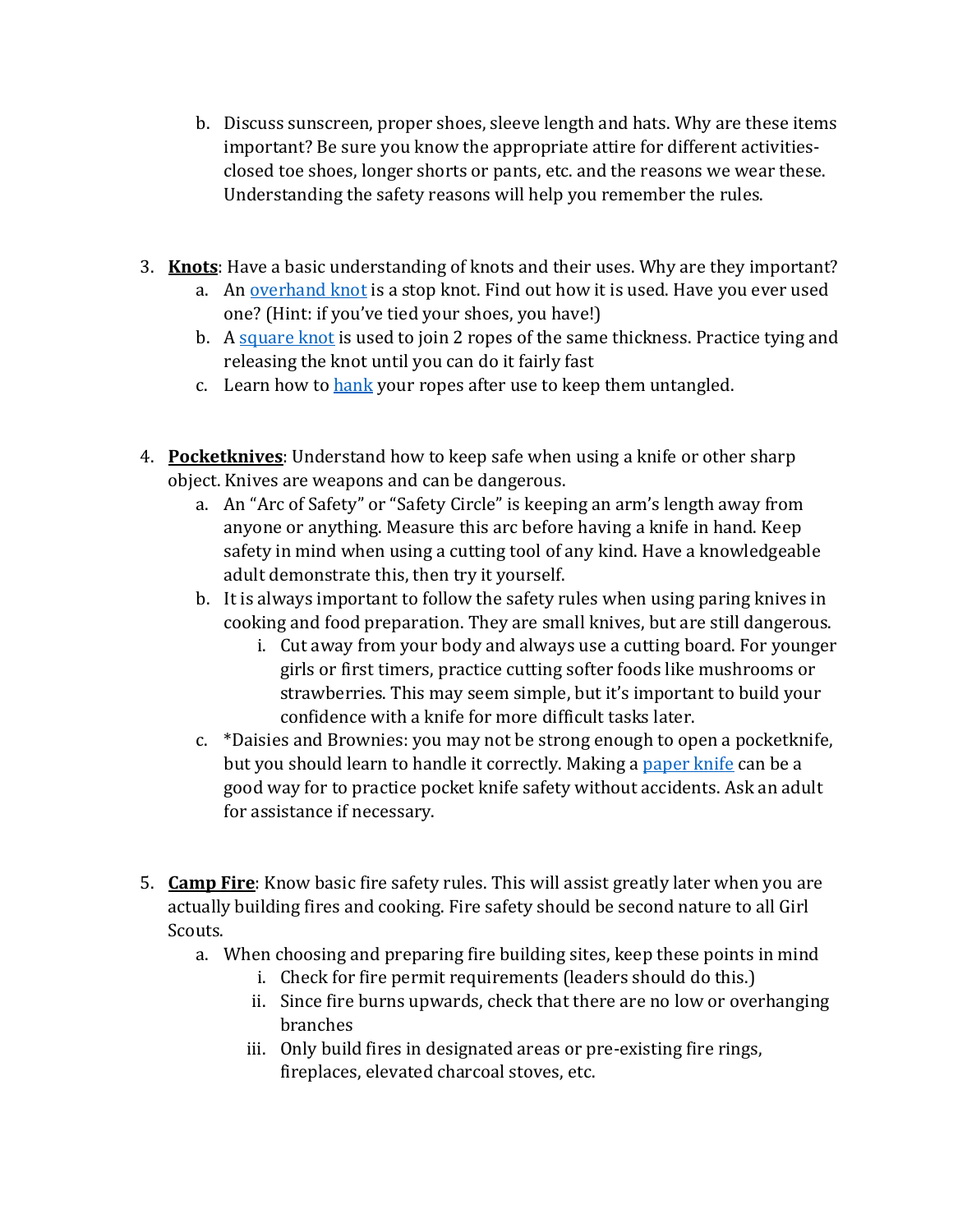- iv. Rake out 15 feet from the fire area, in all directions, down to the mineral level. That means no leaves, dry grass, twigs, pine needles, etc. –just dirt and/or sand
- v. Before starting your fire, place a metal bucket of water and a shovel near the fire circle
- vi. Hair should be tied/pulled back with a bandana. This also keeps hair out of food when girls are preparing and cooking.
- vii. Never wear nylon while near a fire of any kind. Tuck in all lanyards, name tags, hoodie cords, etc.
- viii. Horseplay or running should never happen near a fire.
- b. Know the 3 parts of a fire and what their position in the fire is.
	- i. Tinder: the "fluffy stuff" Tinder is what will catch fire and burn quickly. Usually it consists of dry grass or leaves.
	- ii. Kindling: small sticks. Kindling is what the tinder lights. When your kindling catches fire, your fire is burning.
	- iii. Fuel: Fuel is larger wood and logs. These will burn a long time and will be where the bulk of the heat from your fire comes from.
- 6. **Cooking**: Learn and establish good habits regarding handwashing and meal preparation.
	- a. The importance of handwashing. To avoid illness, it is important to wash your hands before preparing food, before eating, and after using the restroom.
	- b. Why should fruits and vegetables be washed before eating?
	- c. Discuss food allergies. Why is it important to know if someone cannot have a certain type of food? Does anyone in your troop or family have an allergy. How might this affect your planning of meetings, outings, and trips?
	- d. Learn how a bandana can be helpful in food preparation. (tying back hair, use as a napkin, etc.)
	- e. Make a no-cook meal
		- i. Make individual sandwiches or one great big long one and cut it into individual serving pieces
		- ii. Make friendship salad, where each girl brings a fruit to be cut up and added.
		- iii. Make pudding cones made with instant pudding in a plastic bag for a no-mess desert
- 7. **Staying Safe**: Learn the importance of preventing accidents and what should be included in a basic first aid kit